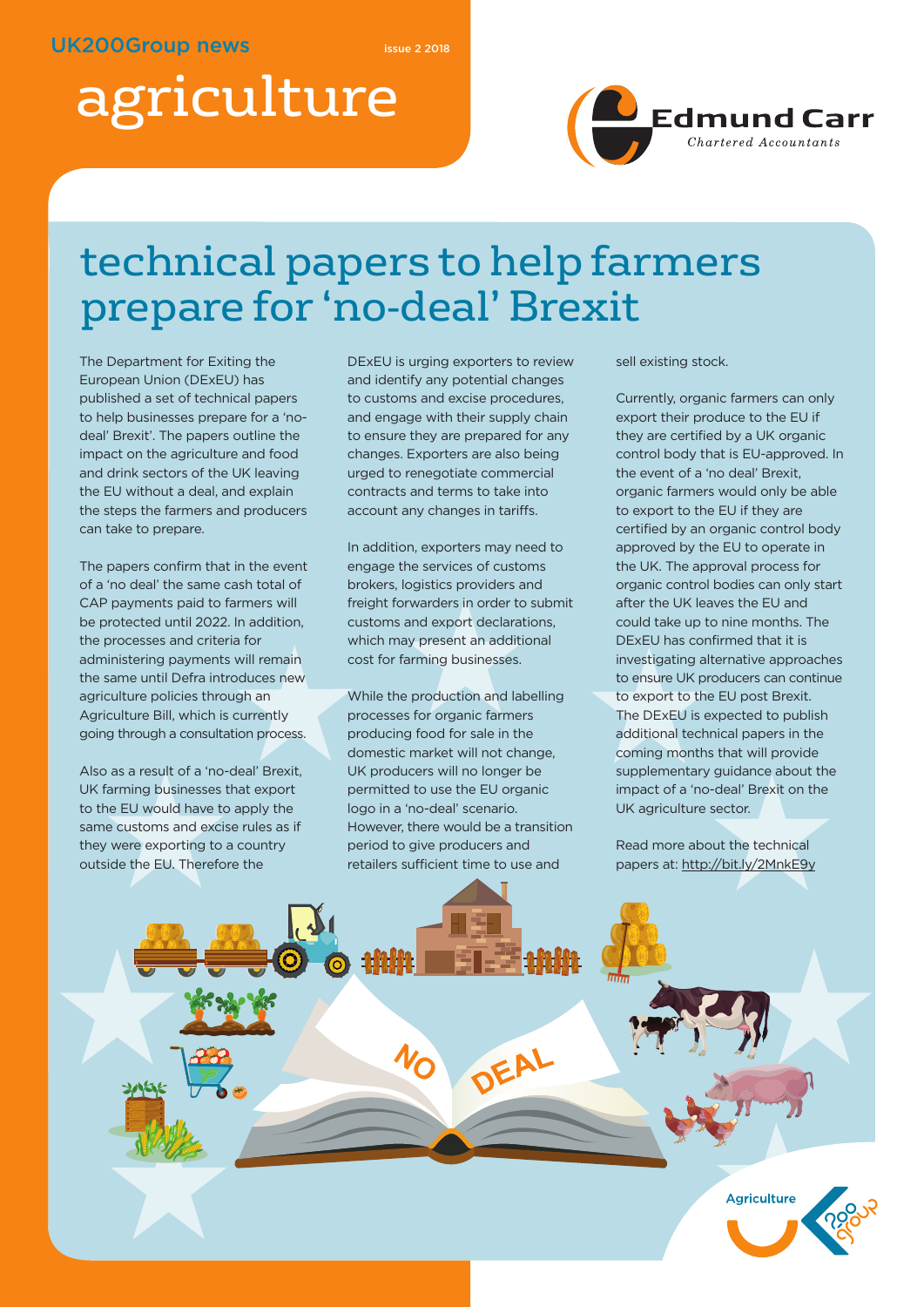### funding for agri-environment schemes post Brexit

The Environment Secretary has announced further details about how UK farmers will receive funding for agri-environment schemes post Brexit. The Results-Based Agrienvironment Scheme (RBAPS), which is the first scheme to be directly paid for by the UK Government, is a payment by results scheme that will provide payments to farmers who meet specific agri-environment targets.

Under the scheme, farmers will receive cash payments for implementing land management plans. All plans will be tailor-made, meaning farmers can identify and implement the most appropriate

land management methods in order to meet the agreed targets. The level of payments made to a farmer will depend on the results achieved.

The RBAPS is currently being piloted with farmers in Norfolk, Suffolk and North Yorkshire. Examples of supported projects include planting nectar plots for bees and turning pastures into habitats for wildlife.

According to the Environment Secretary, Michael Gove, funding for agri-environment schemes under the CAP has been too bureaucratic and inflexible, and as a result, many farmers have been reluctant to participate. In comparison, funding

for agri-environment schemes post Brexit will prioritise innovation and enable farmers to implement projects that better meet their needs, as well as deliver on environmental objectives. Commenting on the RBAPS, Mr Gove said: *"This approach signals how we see the future of farm payments, where farmers deliver public goods for the environment which we all enjoy."*

Defra has confirmed that it has allocated an additional £540,000 to the RBAPS that will allow it to operate for a further two years.

Read more about the RBAPS at: http://bit.ly/2OgSvCO

### agriculture industry required to act on ammonia emissions

The agricultural industry will need to take action to reduce ammonia emissions in order to comply with the Clean Air Strategy, Defra has announced. The Clean Air Strategy will require farmers to reduce their ammonia emissions, with dairy and beef farmers predicted to be the most affected. Funding will be made available via an environmental land management scheme to help farmers invest in new equipment and infrastructure.

The Countryside Land Alliance (CLA) has described the strategy as a 'welcome opportunity' to improve air quality, while stressing the need for financial support that provides 'genuine incentives' for farmers.

EE

<u>Inn album</u>

The Environment Agency estimates that the agricultural industry is responsible for 88% of ammonia emitted in the UK each year. Animal waste produces relatively large amounts of ammonia, and applying fertiliser and storing slurry also releases this gas into the air.

A draft version of the Clean Air Strategy was published for consultation in May 2018. According to the Environment Secretary, it sets out how the Government will work with businesses, farmers, industry and households to develop innovative new solutions to reduce emissions and will introduce new

. . . . . . . . . . .

 $\sqrt{a}$ 

Λz

fertiliser rules. Consultation responses were accepted until August 2018. They will be used to help the development of the UK Clean Air Strategy and the National Air Pollution Control Programme, which will be finalised by March 2019.

A new Code of Good Agricultural Practice (COGAP) for reducing ammonia emissions was published by Defra in July 2018. At the same time, Defra announced £3 million of investment to fund expert teams that will advise farmers on how to reduce ammonia emissions.

For more information, go to: http://bit.ly/2NCF0jO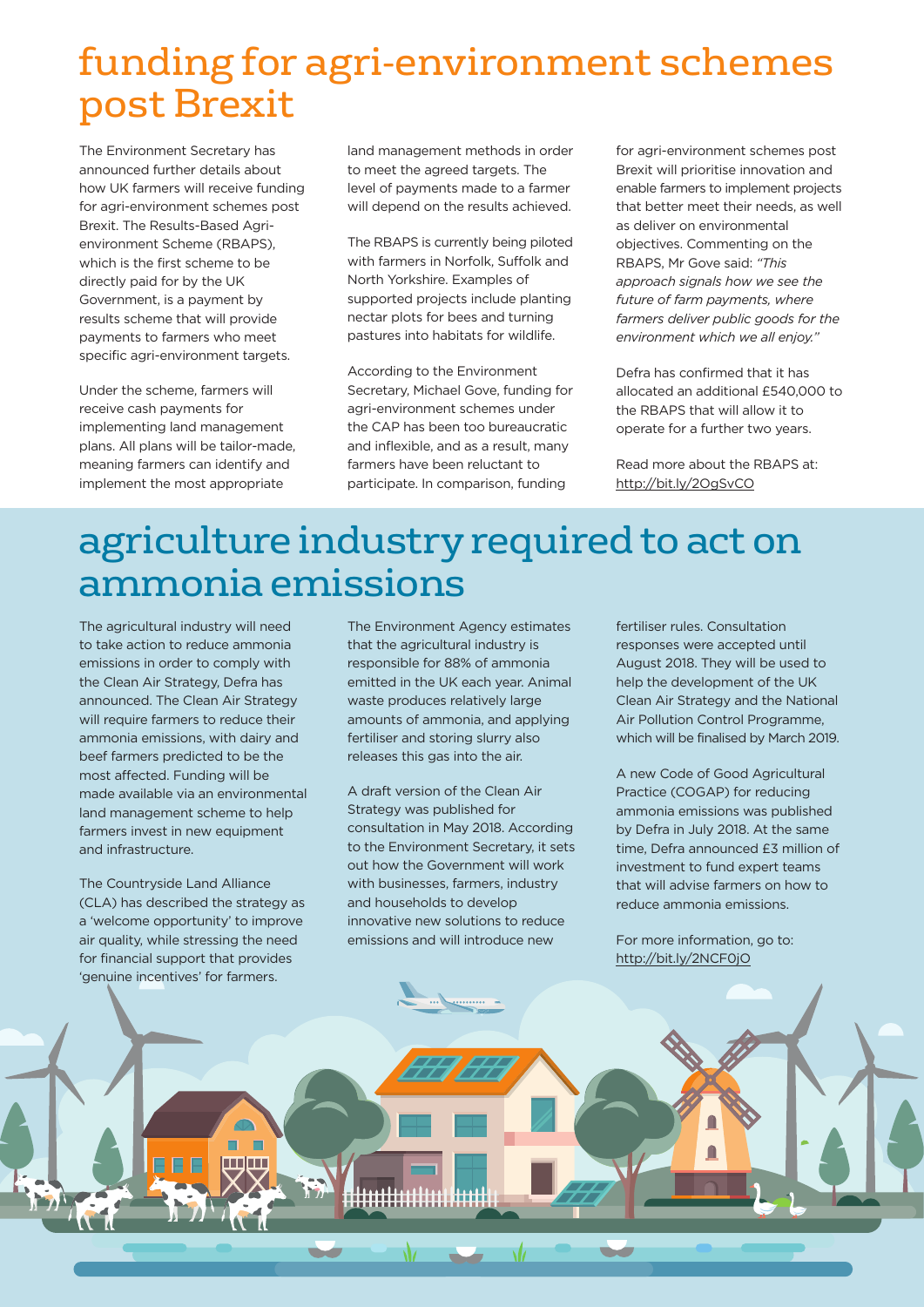## in brief...

#### **Higher food prices due to extreme weather**

Meat, vegetable and dairy prices in the UK are expected to increase by at least 5% due to the impact of extreme weather, according to research from the Centre for Economics and Business Research. Overall, the cold and wet winter combined with the summer heatwave could cost consumers an additional £7.15 per month due to higher food prices. The extreme weather has resulted in higher costs and lower yields for producers. As a result, the farm gate price of butter (+24%), carrots (+80%) and wheat for bread (+20%) all increased significantly between March and July 2018. Falling dairy production and wheat harvests are also expected to lead to further food price inflation in 2018. http://bit.ly/2xaATB3

#### **Small abattoirs closing at significant rate**

Around 34 rural and agricultural organisations including the National Sheep Association and the National Trust have urged Defra to introduce measures to protect small abattoirs from closure. A third of small abattoirs in the UK have closed over the last decade, while a significant number are at risk of closure over the next 12 months. Increased costs, red tape, excessive paperwork and falling prices are the biggest challenges facing abattoirs. In a joint letter to the Environment Secretary, the organisations claim that the abattoir network is vital to enabling family farmers to supply meat and livestock to customers. Read more about the closures at: http://bit.ly/2xd8daO

**All and All and All and All and All** 

#### **Rise in insurance claims made by farmers**

The latest figures from NFU Mutual have revealed that the cost of insurance claims made by farmers increased by more than 50% yearon-year in July 2018. Arson attacks and a rise in the number of machinery and crop fires due to dry hot weather are the main factors behind the rise in claims. Overall, arson attacks and fires cost farmers a total of £6.2 million in the last harvest. The fires have also resulted in lower harvests and increased the financial pressures facing farmers. Read more about the figures at: http://bit.ly/2x6vFHB

#### **New beef cattle feeding guidelines announced**

The Centre for Innovation Excellence in Livestock has launched a new collaborative project to review and improve beef cattle feeding guidelines. The 'Feed into Beef' project will work with academic and industry partners to implement new feeding guidelines, which will clarify the appropriate levels of feed intake and energy and protein requirements for cattle. The guidelines will also help beef farmers to become more efficient, reduce feed costs and tackle the environmental impact of beef production. Beef cattle feeding guidelines have not been updated for 25 years and therefore do not accurately reflect the realities of modern beef production. http://bit.ly/2x75f8j

#### **Labour shortages threaten harvests in Scotland**

NFU Scotland has warned the UK Government that it must introduce a seasonal workers scheme to address the agriculture sector's concerns about labour shortages. The warning comes after farmers revealed crops and fruit have been left to rot on farms in 2018 due to a lack of seasonal workers available to harvest them. NFU Scotland has warned that a loss of EU labour post Brexit could also intensify skills shortages and place the long-term sustainability of the agriculture sector at risk. http://bit.ly/2xd1m0X

#### **Deer farming has growth potential**

The UK venison production sector has the potential to grow significantly over the next few years, according to research from the Venison Advisory Service (VAS). Consumption of venison is increasing due to growing recognition among consumers that it is a healthy, premium red meat option. In addition, while farmed production of venison is growing, only 75 tonnes per year are produced. The VAS is urging more farmers to take up deer farming in order to take advantage of growing consumer demand. According to the VAS, a 200 hind deer breeding and finishing farm would have a gross margin of £43,222 per year. Read more about the growth in deer farms at: http://bit.ly/2NcNY7S